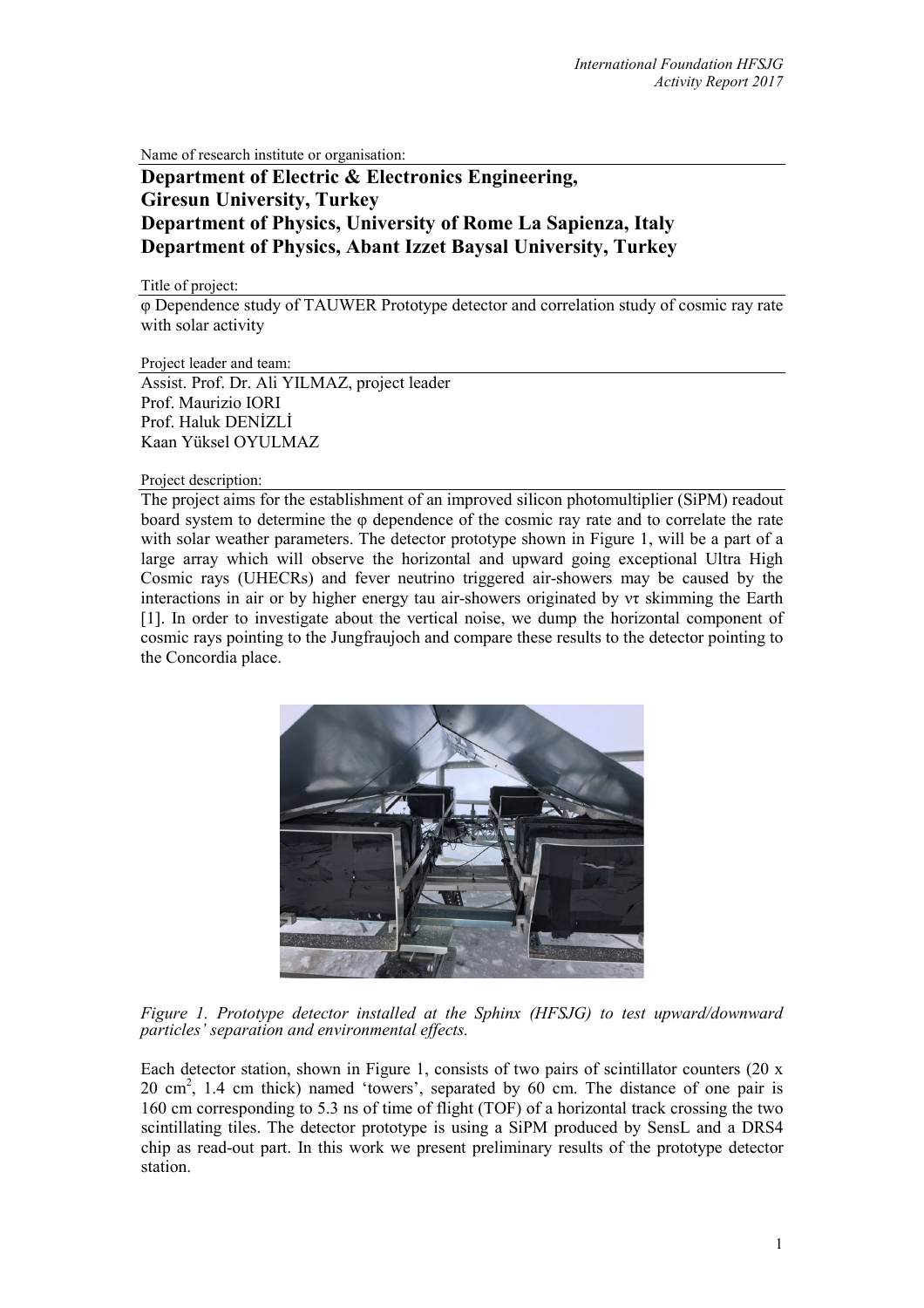### *International Foundation HFSJG Activity Report 2017*

The first objective is to determine the φ dependence of the cosmic ray rate to evaluate the capability to reject the vertical background. That leads to identifying a good place for observing an air-shower as its maximum developed altitude and directions is studied at high altitude since the air density is so low the noise contribution is also low. For that we change the Φ angle. To detect this influence, the distance between the cosmic ray interaction point and the detection level, the detector prototype, was installed on the terrace of the Sphinx Observatory at Jungfraujoch at  $3570$  m above the sea level, pointing to the valley  $3.3^\circ$  below the horizon and the distance between cosmic ray is around 1.75 km and to Monch 0.76 km. This setup permits us to measure the vertical cosmic background to verify the capability of the detector to reject them. The setup is depicted in Figure 2 and the data taken in this setup are labelled as phase 1.



*Figure 2. The detector station is located at the Sphinx Observatory. (a) The magenta arrow, pointing to the Jungfrau mountain, is about 1.76 km away from the detector. (b) The turquoise color arrow, pointing to the Monch mountain, is about 0.76 km away from the detector.*

Figure 3 shows the registered temperatures inside Tile 1, Tile 2 and the adjusted operating voltages accordingly over all run time for phase 1. The average temperatures on Tile 1 and Tile 2 are about  $5.713 \pm 3.323$  °C,  $10.16 \pm 5.598$  °C, accordingly. The average adjusted operating voltages of SiPMs on Tile 1 and Tile 2 are about  $29.65 \pm 0.1287$  V,  $29.8 \pm 0.1885$ V, accordingly.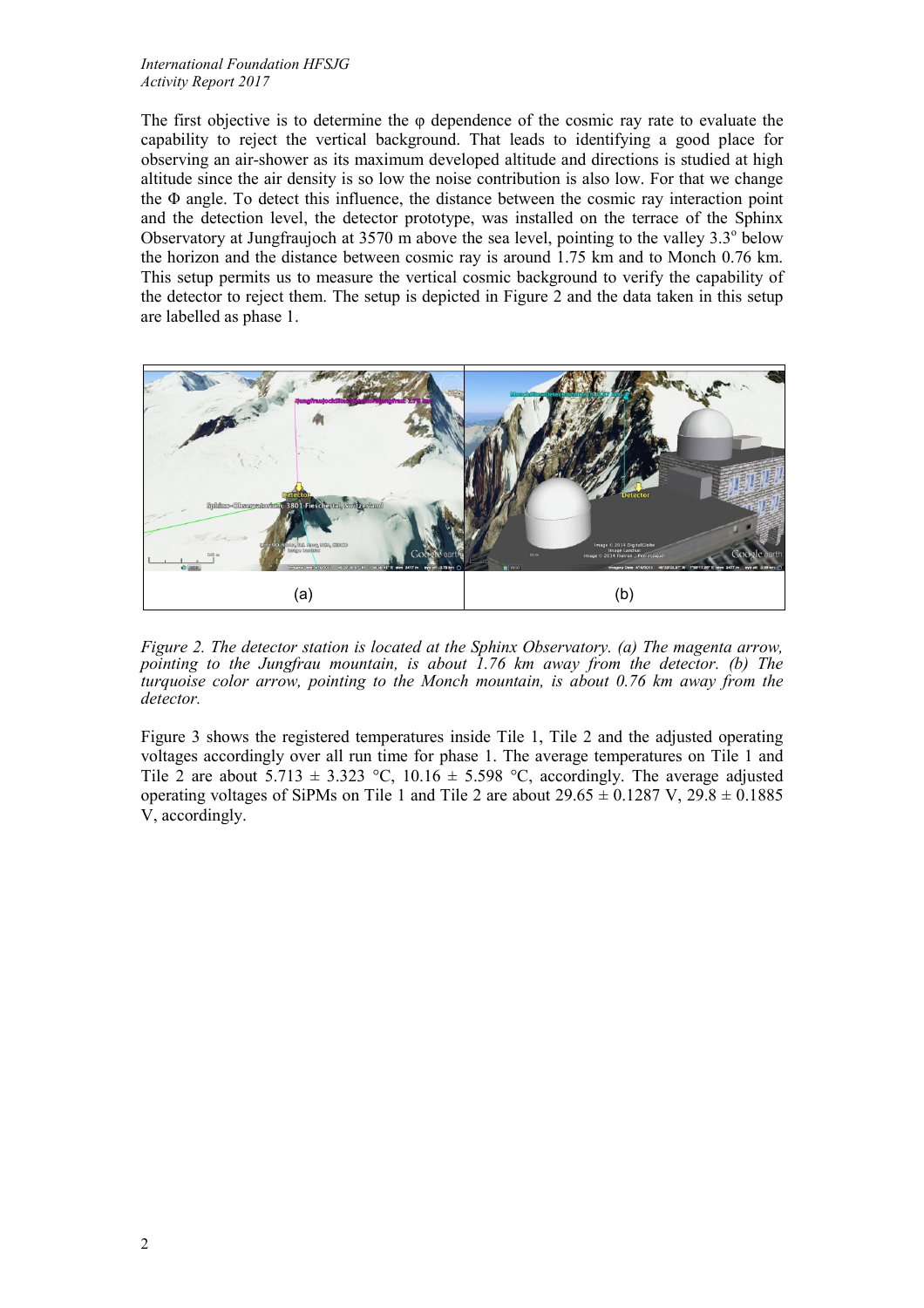

*Figure 3. (a) Temperature over all run hours on Tile 1, (b) temperature over all run hours on* Tile 2, (c) adjusted operating voltage of SiPM 1 over all run hours on Tile 1, and (d) adjusted *operating voltage of SiPM 2 over all run hours on Tile 2.*

In December 2016 we have rotated the station through 90º according to the phase 1 setup and started phase 2 pointing to the valley to measure horizontal cosmic ray flux. The comparison between these two measurements gives us the evaluation of vertical background.

## **Correlation with Space Weather**

"Sunspots" are shown as dark spots on the surface of the Sun. Temperatures in the dark points of Sunspots fall about 3700 K (contrast to 5700 K for the surrounding photosphere). They generally last for several days, however very large ones may exist for several weeks. Sunspots are magnetic belts on the Sun with magnetic field strengths thousands of times stronger than the Earth's magnetic field. Sunspots generally move in groups with two sets of spots. One set will have a positive or north magnetic field, while the other set will have a negative or south magnetic field. The field is powerful in the darker sides of the Sunspots. The "F10.7 index" is a measure of the noise level produced by the Sun at a wavelength of 10.7 cm at the Earth's orbit. The radio emission from the Sun at a wavelength of 10.7 centimeters (generally called "the 10 cm flux") has been found to correlate well with the Sunspot number. The Sunspot number is defined from counts of the number of individual Sunspots as well as the number of Sunspot groups and must be reduced to a standard scale, taking into account the differences in equipment and techniques between observatories. The "Kp index" quantifies the disturbances in the Earth's magnetic field from ground level. K perturbation arises from solar particle radiation that is derived from an influx of cosmic rays. There is an anti-correlation between the rate of the cosmic ray and the Kp index. The "solar wind" is the supersonic outflow into interplanetary space of plasma from the Sun's corona, the region of the solar atmosphere beginning about 4000 km above the Sun's visible surface and extending several solar radii into space. The solar wind changes in density, velocity, temperature, and magnetic field properties, with the solar cycle, heliographic latitude,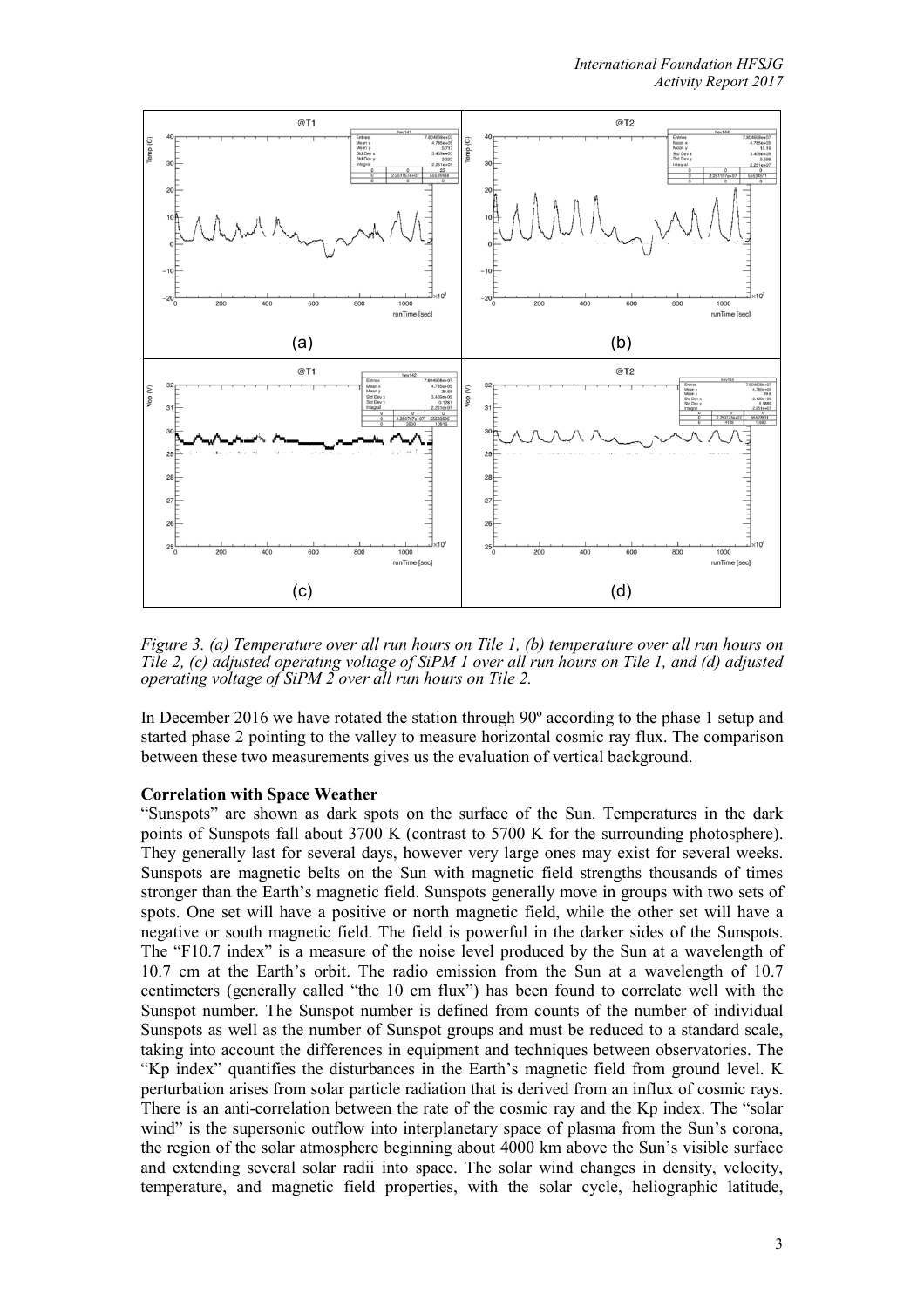#### *International Foundation HFSJG Activity Report 2017*

heliocentric distance, and rotational period. It also varies in response to shocks, waves, and turbulence that perturb the interplanetary flow. The "interplanetary magnetic field" (IMF) is a part of the Earth's magnetic field that is carried into interplanetary space by the solar wind. Figure 4 shows the variation of an observed muon flux during a higher solar activity period. On the y-axis is the percentage variation of muon counts, interplanetary magnetic field (IMF), solar proton density, solar plasma speed and plasma pressure and on the x-axis is the number of hours in a day. The higher solar activity time period is indicated by the enhancement of solar parameters, especially the IMF and plasma speed. Moreover, the IMF and plasma speed are two significant parameters that highly impact the variation of galactic cosmic rays with energies below 15 GeV.

Figure 4 shows the uncorrected rate over all run time. The average of the uncorrected rate is about 24.137  $\pm$  0.923 Hz for phase 1. This rate will be used to study the correlation of solar activity.

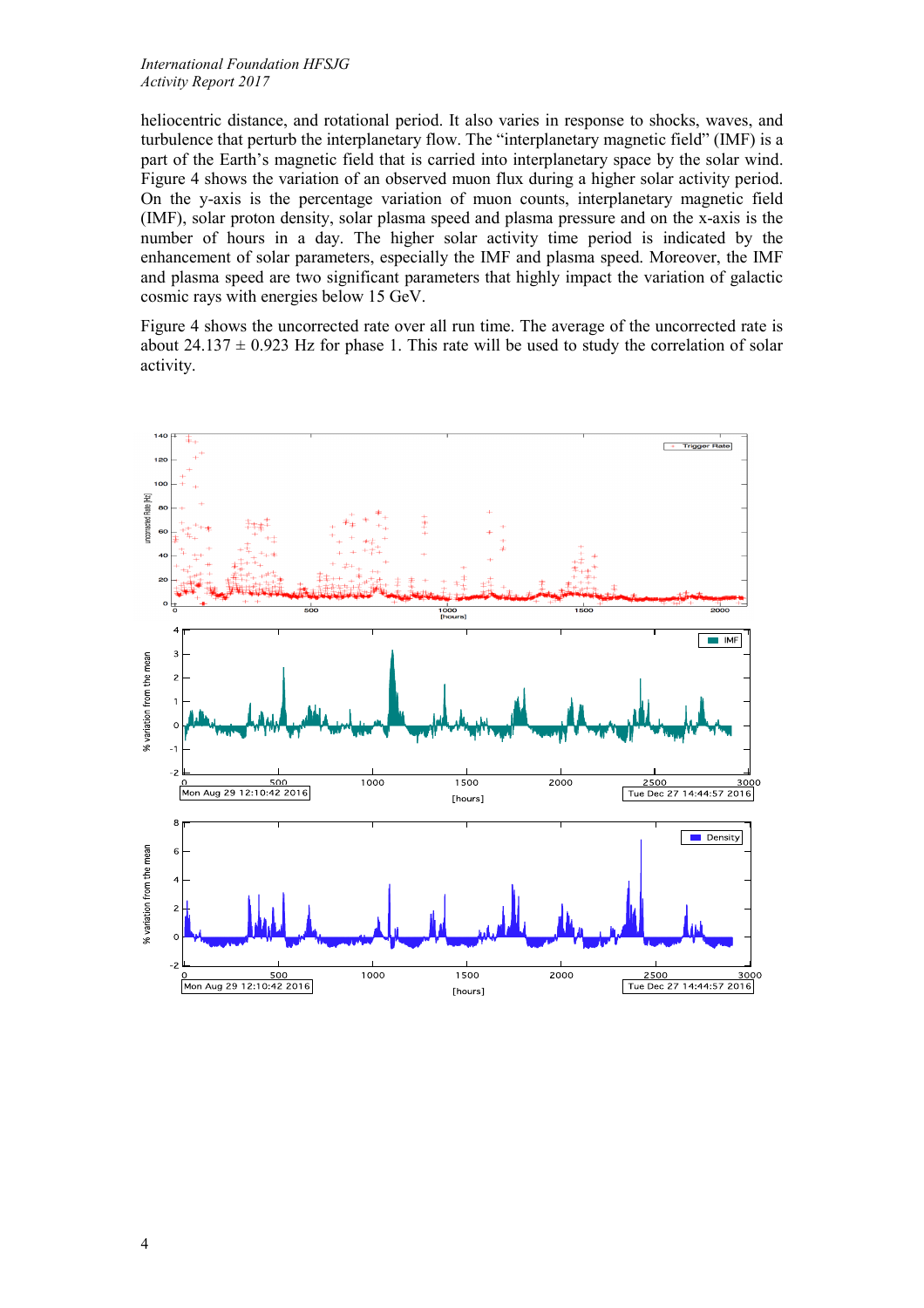

*Figure 4. Solar activities observed in June 2016. The percentage variation from the mean pressure uncorrected rate of cosmic rays (green) was measured by the prototype detector working on the Sphinx Observatory terrace. The variation of the mean of solar parameters such as interplanetary magnetic field, solar proton density, solar plasma flow speed, f10.7 index Kp index, sunspot number, and plasma flow pressure, were taken from OMNI solar*